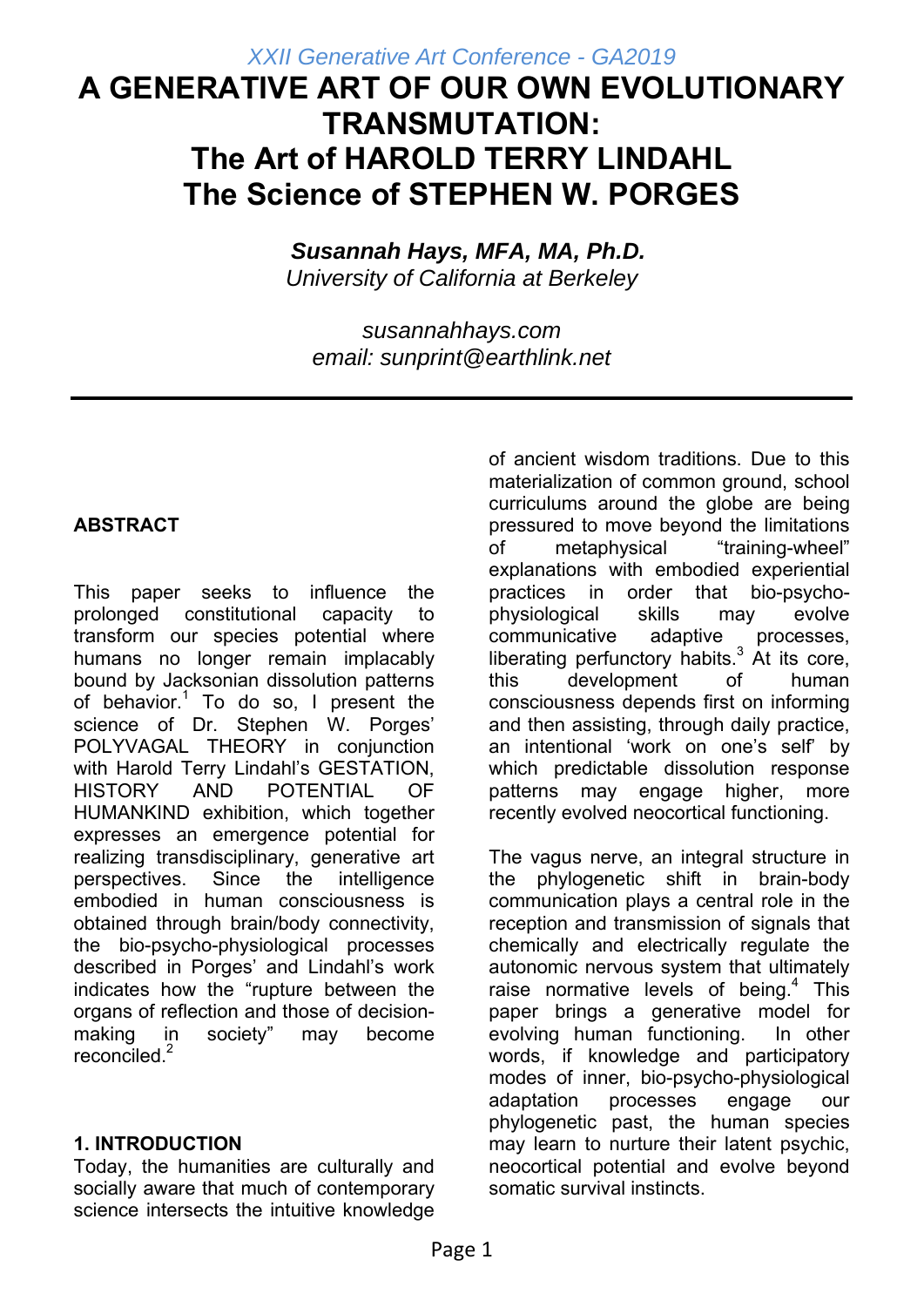# **2. Bringing 20th Century findings into 21st century action**

I first came in touch, in 1993, with the esoteric principles of G. I. Gurdjieff in San Francisco, through architect and artist Harold Terry Lindahl.<sup>5</sup> In 2009, I joined Lindahl's Intropy=Entropy Institute project that aims to prepare the way for  $21<sup>st</sup>$ Century educational transformation. My doctoral work, completed at the University of California at Berkeley in 2016, synthesized Transdisciplinary educational objectives with Lindahl's 2011-2017 Darwin, Einstein, Gurdjieff Ergodic Diagram, (which Fig. 1 develops further) and Stephen W. Porges' 1994 POLYVAGAL THEORY.<sup>6</sup>

Since Generative Art is an advanced approach to creativity, it's appropriate for me, in the context of the 2019 GA Rome Conference, to introduce Porges' science in relation to Lindahl's paintings and sculpture, which axiomatically "informs science of religion and religion of science,"<sup>7</sup> making a 21<sup>st</sup> century turn "Postformal education."8

### **H.T. Lindahl's TRIADIC ERGODIC CYCLE OF PHENOMENA**

# **FIG. 1 FUNDAMENTAL FORMATION-VIVIFICATION-TRANSPIRATION DIAGRAM**

*Involutionary granularity feeds on the intropy generated from collisions. Evolutionary biology feeds on the intropy generated from the digestion of minerals and atmosphere. Psyvolutionary Homohypnons feed on the intropy generated from the digestion of the impressions of their profligate emotional survival instincts.9 (Lindahl, 2019)*

### **3. Rectifying the Human Predicament**

As Porges' science provides a pragmatic guide as to how our moving-motor, thinking and emotional centers bidirectionally regulate autonomic functioning, Lindahl's objective art visually signifies the nature of our species morphogenetic, evolutionary potential within a complex, systems view that includes a cosmological perspective. accumulated knowledge, **Pensive and** 



Page 2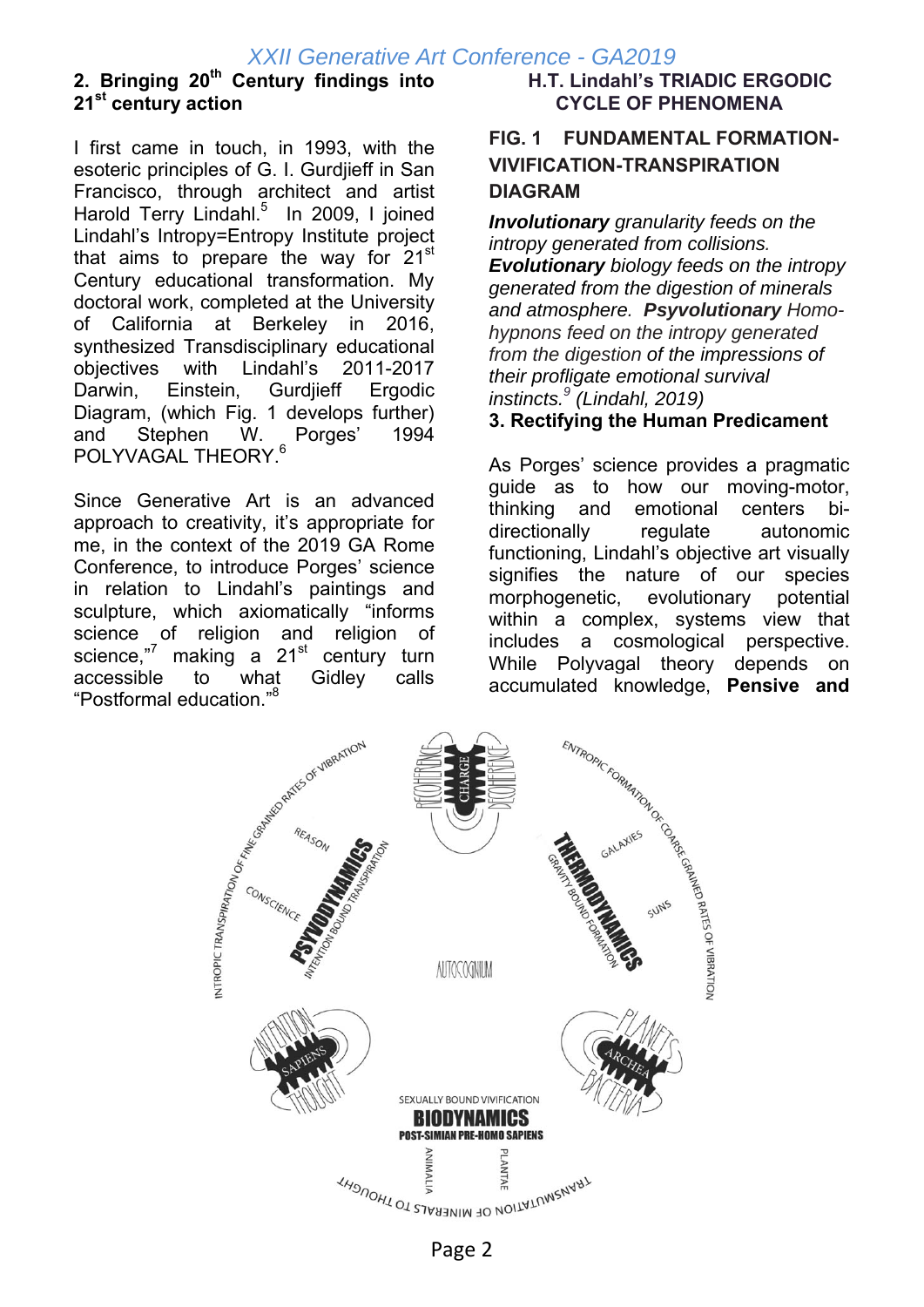**Vigilant (Fig. 2)** visually describes the phylogenetic conduit in vertebrate autonomic nervous systems where vagal pathways are communicating with brainstem source nuclei and contributing to the emergent properties of higher brain areas and bodily feelings, wherein the human social engagement system of "looking in" and "looking out" assists regulation of visceral states of being.<sup>10</sup>



*Fig. 2 Pensive and Vigilant Two 9' high by 5' diameter aluminum core sculptures with eight 1" thick, 3-ply laminated glass wings and back-lit color plexiglass core symbolizing the relation between Sympathetic and Parasympathetic functions of the Autonomic Nervous System. H.T. Lindahl (2016* 

In **Pensive** and **Vigilant**, the Sympathetic ephemeral glass wings positioned relative to the Parasympathetic vivid core are a leitmotif for the Autonomic Nervous System. As energy potentially *enervates* (expends) or *innervates* (vivifies) through the digestion of light, air, and food, our visceral organs support the ultimate transpiration of our experience of the biosphere to solar realms.

Sensitive to afferent influences, characterized by an adaptive reactivity that is 1) dependent on the phylogeny of the neural circuits that 2) interacts with source nuclei in the brainstem and 3) regulates the striated muscles of the face and head, a horizontal ring, placed at the

vertical golden mean between the osmotic divide of our somatic instincts, points to where human potential meets the obligatory "return" vibrations that *separate the fine from the coarse*, as foretold in the Hermetic Emerald Tablet (Lindahl, 2019)<sup>11</sup>

### **4. Psyvolving Post-Simian Pre-Homo Sapiens through alchemical means**

If generative art is defined as the artist discovering a way to apply experiential, intuitive or theoretical research as it addresses meaningful actions that are not only specific to exhibiting, but where viewers discover 'ideas' with the intention of self-reflection within the culture they live, Lindahl's art sets in motion a thoughtprovoking expression where his objective aesthetic unquestionably aspires to our species universal anagogical ache—that is: *our inherent wish to evolve toward a higher state of reconciled Being.* 

In his installation *Gestation, History and Potential of Humankind*, Lindahl provides a Phylogenetic Index (Fig. 3) that orients viewers toward Porges' scientific basis that empirically clarifies the different functions of two medullary source nuclei of the vagus and the mammalian modifications of our evolutionary heritage, a past that continues by *natural default* to provoke humans to live as defense machines.<sup>12</sup>

Herein lies the human challenge: to be self-consciously aware, while maintaining a feeling for the flux of sensations as we make the effort to engage the largely infrequent reminders of neocortical functioning. This (ego) treacherous evolutionary line between Post-Simian and Pre-Homo sapiens is the tempering crucible where the reptilian and mammalian brain may learn to, in Porges words "repurpose their functioning"<sup>13</sup> or in Lindahl's account, intentionally redistribute or "psyvolve from mammalian somatic mental organs to our innate, yet latent psychic mental properties of conscience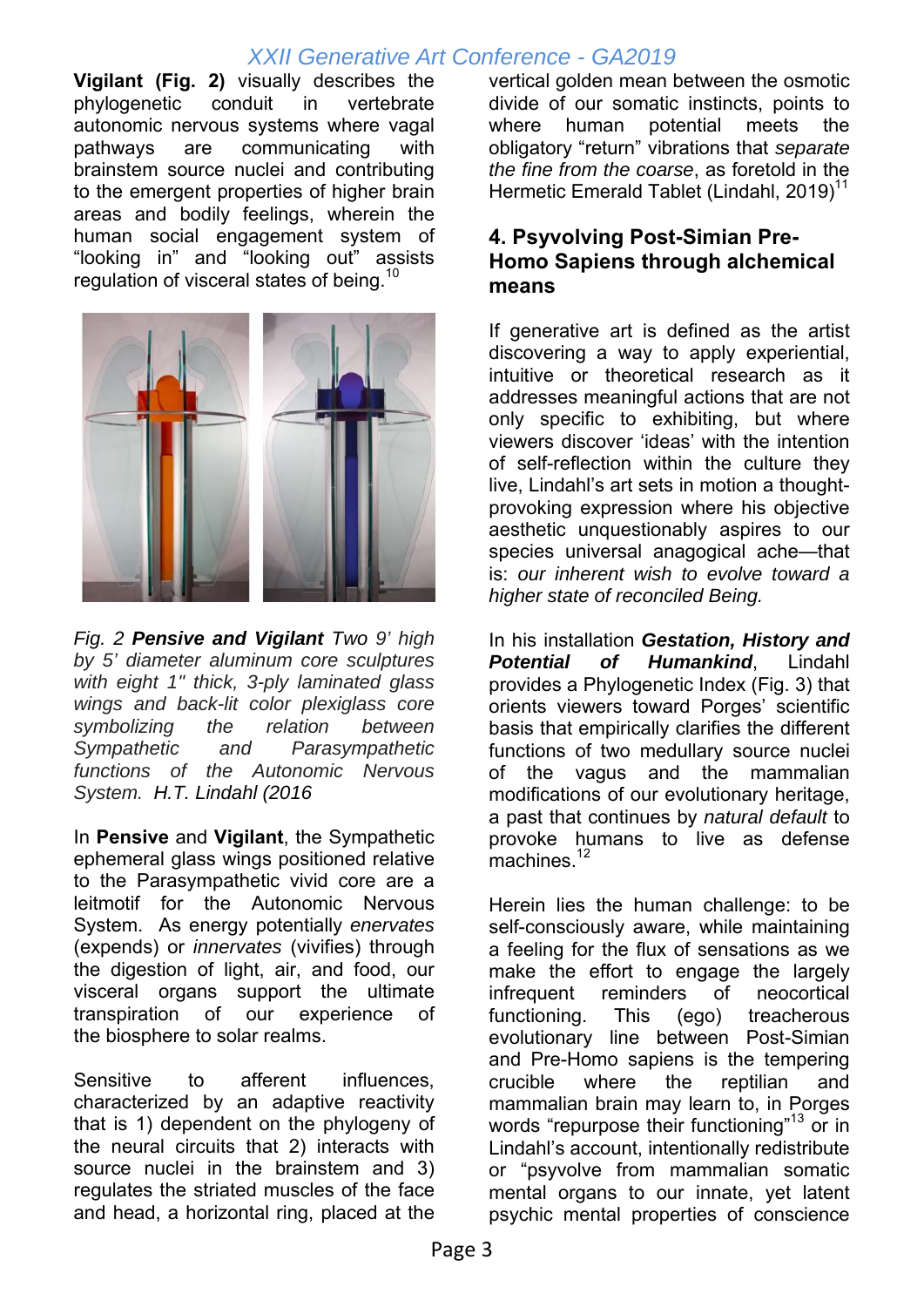and reason—a refinement process unique to humans"(Lindahl, 2019).



Homo Sapiens

Post-Simian Pre-Homo Sapiens

#### *Fig. 3 Phylogenetic Index indicating seven aspects of seven octaves, India ink on*

 *Arches watercolor paper (Lindahl 2018-2019).* 



*Fig. 4 Gestation, History, and Potential of Humankind told in seven octaves of seven aspects: seed, native virtue, indulgent, searching, school, listening, and psyvolving man. 49 India ink 11.25"x15.5" plates (Lindahl, 2019)* 

### **5. A Generative Art of Our Own Evolutionary Transmutation**

In his chapter *Vagal Pathways: Portals to Compassion* (2017), Porges proposes compassion is an emergent process dependent on one's neurophysiological state. Consistent with this perspective, impartial conscience and objective reason cannot be investigated as a voluntary behavior or a psychological process independent of physiological states of

being. This emphasis on shifting physiological state via vagal mechanisms to experience higher normative levels of attention and intention are also consistent with the history of ritual sacred practices in contemplative training—what I refer to as a generative art of our own (individual by individual) evolutionary transmutation.<sup>14</sup>

As previously stated, the vagus is a cranial nerve that innervates all the visceral organs and provides the major bidirectional (motor and sensory) communication between the brain and the body. A component of the parasympathetic branch of the autonomic nervous system, an important function of the vagus is specifically to inhibit the reactivity of the sympathetic branch of the autonomic nervous system, evolving a sensory pathway between the body and the brain. If Porges' study emphasizes the dependence of compassion on a vagalmediated state that supports feelings of safety, which enables feeling one's own bodily responses at a given time, while acknowledging the bodily experiences of another, Lindahl's art expresses further that the individual, from gestation to Sapiens exists within a latent, *psyvolving* potential, that attends ultimately, in a vital way, to the flux of elements in the cosmos.



*Fig. 4 One of twelve watercolor and India ink panels (8' by 9') symbolizing six*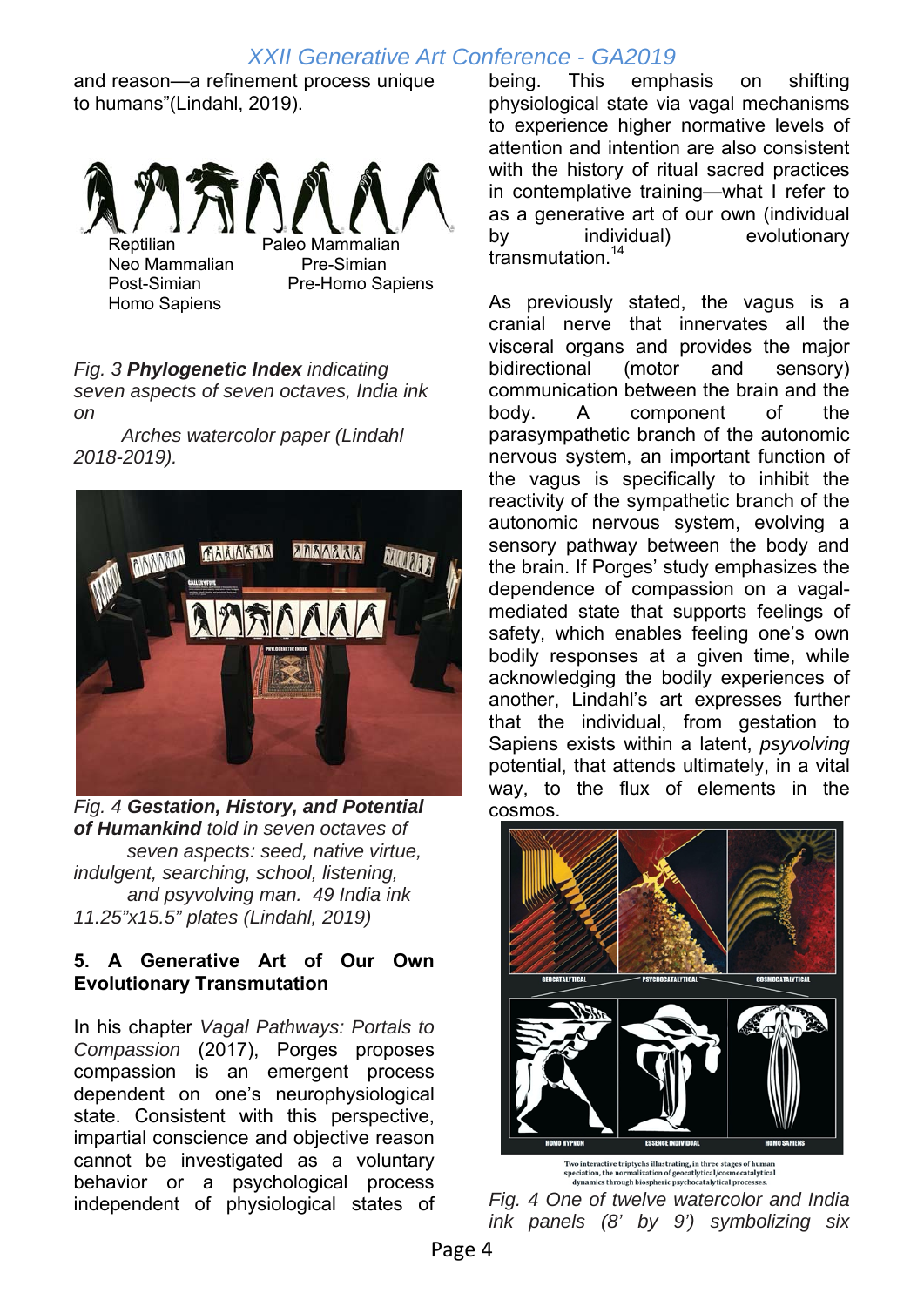*interactive explanatory and predictive psyvolutionary stages of human evolution within cosmological processes that act to normalize the temperature differential between the sun and outer space. In the van of biospheric tempering, the psychocatalytical crux, which refines thought from minerals, sustains intropy/entropy invariance (Lindahl, 2019).* 



**Socialized Vertebrate Essence Individual Conscience Being** 

*Fig. 5 CHEMISTRY DIAGRAM: Organic life obtains by means of the ingestion/digestive refinement of substances on a scale of vibrations from iron to oxygen to reason. (involutionary=iron, evolutionary=thought, psyvolutionary=reason). Human life is fueled by the digestion of minerals, air and the senses. These three foods are processed by three sets of intestines, the small, the alveolar and the cerebrum. As these foods enter beings, digestive processes separate the fine nutrients from coarse materials. From minerals and air the body manufactures the substances able to reproduce itself (SOCIALIZED VERTEBRATE) and then 'die.' The food of the senses is registered but the organs for their digestion are dormant—latent potential. The practice of first conscious shock initiates the digestion of the finer particles of the air and the sense impressions, and manufactures within the vertebrate an ESSENCE INDIVIDUAL. The practice of second conscious shock fully awakens the digestion of the finer nutrients of the sense impressions and from an essence individual manufactures the substance, COHERENT CONSCIENCE. And from impressions of coherent conscience, the substance* 

*COHERENT REASON. These finer substances 'die' in their own time* (Lindahl,  $2011$ ).<sup>15</sup>

### **5. Human Potential**

As the seven octaves symbolize, humans are a phenomenon of nature whose pysvolutionary potential is both immanent and imminent (Lindahl, 2019). Having studied Gurdjieff's food diagrams, Lindahl's art illustrates in three stages how food, air, and impressions of the world of sunlight are automatically refined to the information-processing vibration rate for somatic self-reproduction. For the digestion of impressions to occur, however, only a potential exists through intentional effort. Energy must vibrate at a rate sufficient to reproduce its somatic host, and by extension, conduct the vibrations necessary to refine somatic emotions and thought to the ergodic fulfillment vibration rate of impartial conscience and objective reason, as indicated in Fig. 1.

### **6. Conclusion**

Has science ever shared as direct a relationship to art and living traditions abiding to the human spirit as it does today? For the  $21<sup>st</sup>$  Century, this short paper outlines how an evolutionary, phylogenetic, axiomatic understanding can prepare, via transforming values, a more self-evident approach to the evolution of consciousness. Always different in action, individual by individual, the process carries a predictable, universally true, default system. It is the hope of the author, the artist and scientist, whose work I have cited for their inspiration, that we as artists and educators directly answer the broad and complex challenges that Integral educators around the globe seek to transform via educational practices. As Jennifer Gidley, *President of the World Futures Studies Federation* (UNESCO and UN Partner) questions in her book Postformal Education: A Philosophy for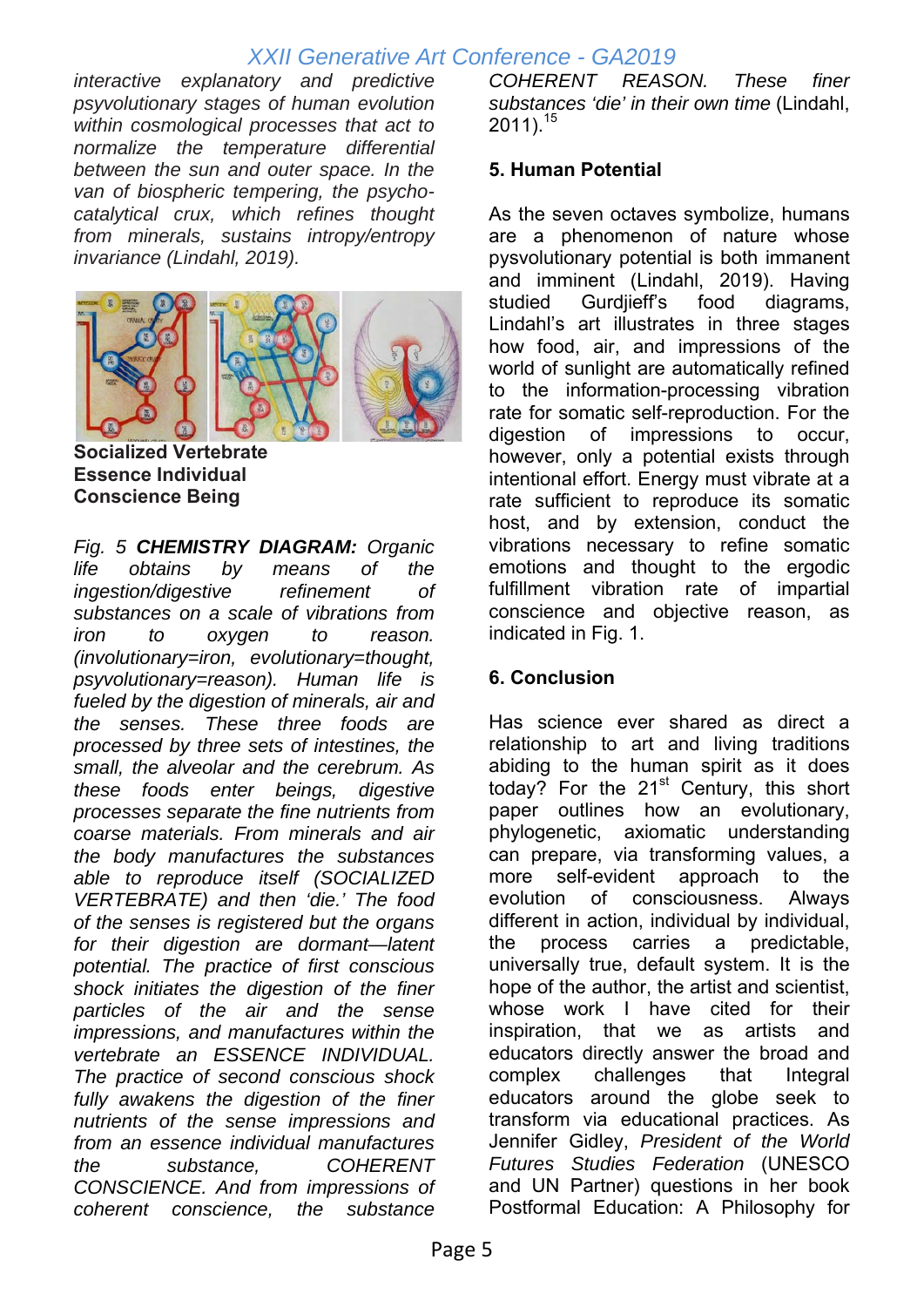Complex Futures (2016) we all might ask: *"If higher-order, more complex forms of cognition do exist, how can we better educate children and young people so that more mature forms of reasoning appear at the appropriate life stages?"*<sup>16</sup> Since instinctual aspirations of science, art and living sacred traditions are presently transitioning through parasympathetic dynamics (from the predominance of our primitive instincts to civilizing "return" dynamics), humans, must develop bio-psycho-physiological skills so that autonomic nervous system functioning may locate the source of finer vibrational energies that would evolve coherent conscience from emotional associative patterns and cogent reason from desultory thought (Porges,1994; Lindahl, 2017).

To serve humanity and the cosmos this guidance prepares our way.



**SUSANNAH HAYS** MFA, Ph.D. is a fine art photographer and educator whose philosophical approach to imagemaking contributes to her understanding of the human predicament. By

way of Nature's Discourse: A Co-Evolutionary Systems Approach to Art and Environmental Design (U. C. BERKELEY, 2016) and Nature's Discourse: Transdisciplinarity and Vagus Nerve Function (ATLAS, 2018), she joined Dr. Porges at Cape Cod Institute in August 2019 to discuss the biological and moral imperative for Humanity programs to instill the necessary curricula to responsibly transform our somatically pressured autonomic nervous system so that our higher, more recently evolved neo-cortical psychic energies may refine and adapt our latent (largely dormant) human potential.



**HAROLD TERRY LINDAHL** now in his late eighties, was in his day, a modernist Architect, in the Frank Lloyd Wright tradition of Organic Architecture. Having studied the geometric base of art and

architecture at the University of Oklahoma in the 1950s with Bruce Goff, he pursued his "Light-Color-Space-Form" watercolor studies in 2008 and developed *The Gestation, History, and Potential of Humanity* as recently as 2018. Fascinated with geometric order and metamorphic form-generation through systematic variations and modulations, his black and white studies became colorfilled triptychs influenced by the cosmology of George Ivanovitch Gurdjieff, the Greek-Armenian philosopher and esoteric teacher and his teacher Lord Pentland, in New York and San Francisco from the late 1960s to the 1980s.

**STEPHEN W. PORGES** Ph.D. is Distinguished University Scientist at the Kinsey Institute, Indiana University and Professor of Psychiatry at the University of North Carolina. He is a neuroscientist working at the intersection of behavioral, clinical and bioengineering strategies. His investigations of the evolution and expression of human autonomic psychophysiology has become a wellspring advancing the theories and practices of multiple disciplines and human service fields of practice. Since 1994, when Dr. Porges announced the basic concepts, POLYVAGAL THEORY has been adopted and used productively in a wide array of psychological and somatic clinical practices. The theory is bringing alive the profound significance of our evolutionary neural organization in daily psychological and relational processes.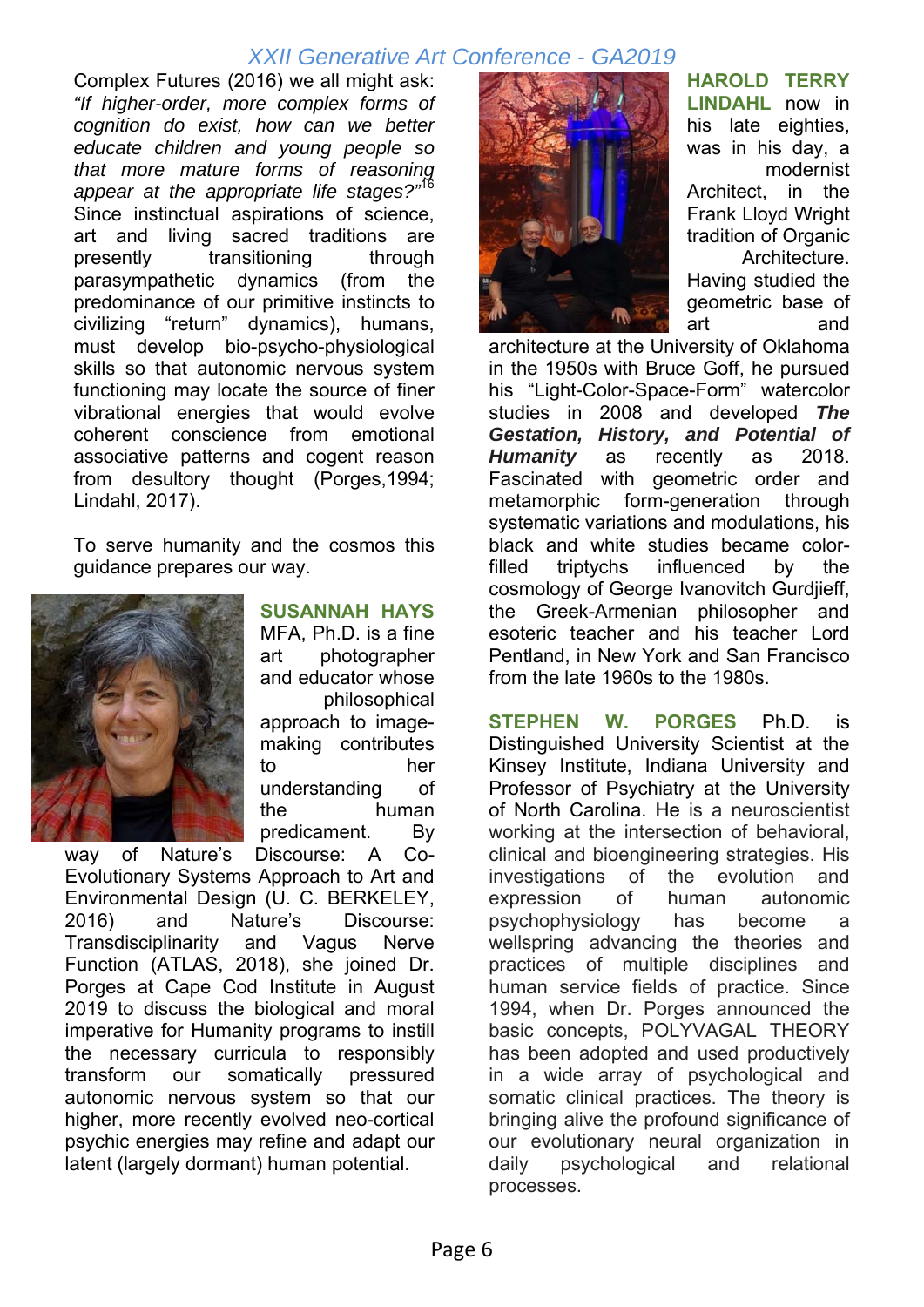### **Bibliography**

Hays, Susannah (2018) Nature's Discourse: Transdisciplinarity and Vagus Nerve Functioning © ATLAS Journal.

Hays, Susannah (2016) Nature as Discourse: A Co-Evolutionary Systems Approach to Art and Environmental Design © U.C. Berkeley.

Gidley, Jennifer (2016) Postformal Education: A Philosophy for Complex Futures © Springer International. Lindahl, Harold T. (2019) *Prospectus (Program Initiative)* published by the Intropy=Entropy Institute San Francisco, CA

Lindahl, Harold T. (2017) The Harmonics of Unity Trioctave editions, San Francisco, CA

Ouspensky, P. D. (1949) In Search of the Miraculous: Fragments of an Unknown Teaching, Harcourts, Inc.

Porges, Stephen W., Hays, Susannah (August 7, 2019) unpublished recorded conver-sation at Cape Code Institute, Massachusetts.

Porges, Stephen W. (2017 "Orienting in a defensive world: Mammalian modifications of our evolutionary heritage. A Polyvagal Theory" online link: https://onlinelibrary.wiley.com/doi/abs/10.1 111/j.1469-8986.1995.tb01213.x

Porges, Stephen W. (2017) *Vagal Pathways: Portals to Compassion*, The Oxford Handbook of Compassion Science Oxford University Press.

Porges, Stephen W. (2009) "The polyvagal theory: New insights into adaptive reactions of the autonomic nervous system." *Cleveland Clinic journal of medicine* vol. 76 Suppl 2, S86-90. doi:10.3949/ccjm.76.s2.17.

Porges, Stephen W. (April, 2011) The Polyvagal Theory: Neurophysiological Foundations of Emotions, Attachment, Communication, and Self-regulation (Norton Series on Interpersonal Neurobiology) W. W. Norton & Company.

Selz, Peter., Lindahl, H.T., Hays, S., (April 12 & 25, 2011) THE HARMONICS OF UNITY: A Conversation Addressing the Disparities of Art, Science and Religion. Berkeley, CA

### **REFERENCES**

- $<sup>1</sup>$  Porges, Stephen W. (2011) The</sup> Polyvagal Theory: Neurophysiological Foundations of Emotions, Attachment, Communication, and Selfregulation, pages 161-162, 166.

 $^2$  See Basarab Nicolescu, et. al., for transdisciplinary moral charter http://ciret-

transdisciplinarity.org/moral\_projec t.php

 $3$  To heal the split between theory of knowledge and embodied phenomenological

 experience an individual pursues the engagement of physical sensori-motor experi-

 ences where mind-body cognition emerges from a phylogenetic/ontological matrix,

 such as the cognitive and functional effects of meditation on body-brain circuits or

 vagal exercises such as vocalization and breathing exercises.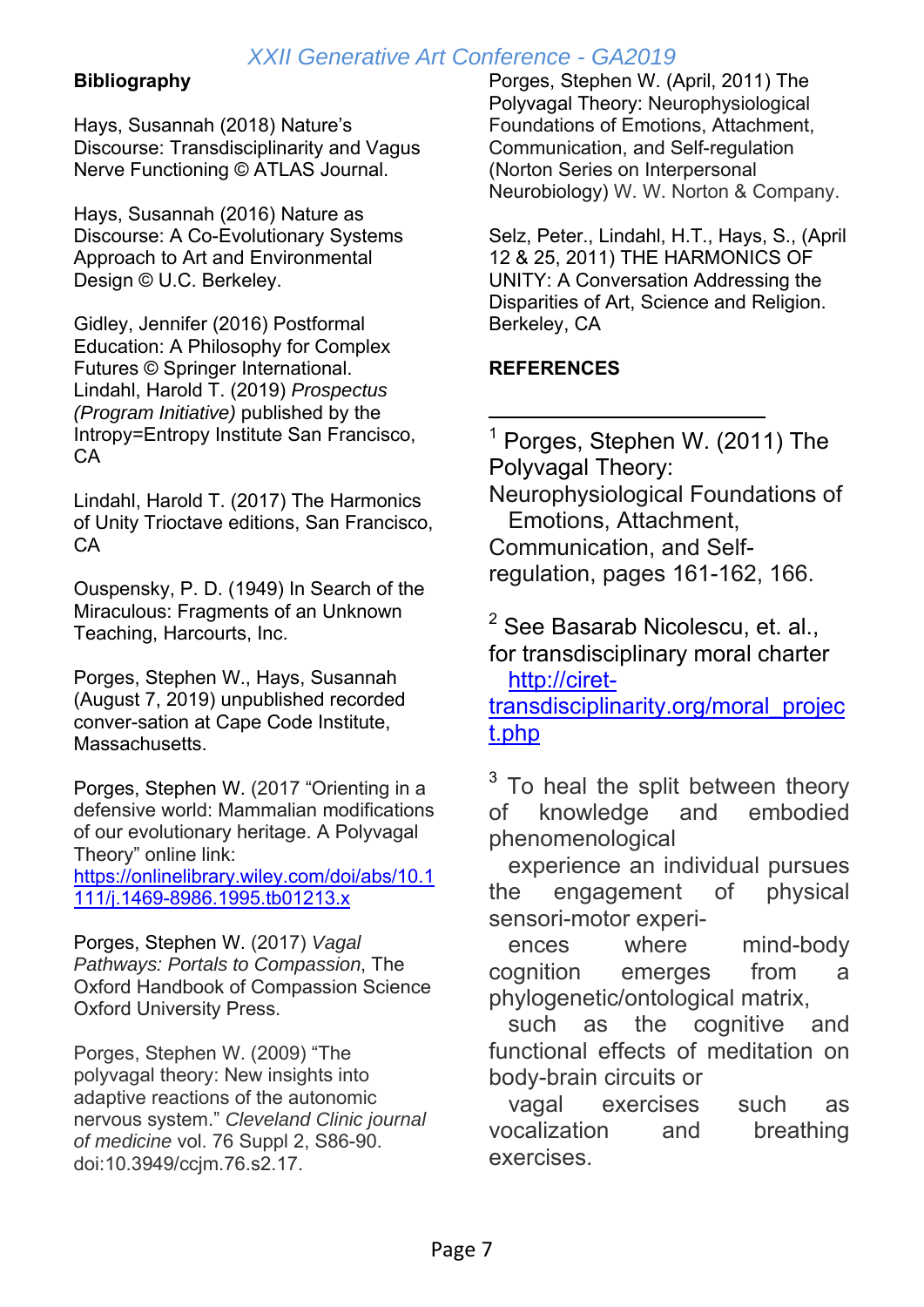-4 See Hays, Susannah: "Nature's Discourse: Transdisciplinarity and Vagus Nerve

 Functioning" (ATLAS journal, 2018).

5 George Ivanovich Gurdjieff (1866-1949), was an influential early 20th century Russian

 philosopher, and composer of Armenian/Greek descent. John Pentland, appointed by

 Gurdjieff to lead 'the work' in North America, was Lindahl's teacher.

6 Hays, Susannah (2016) "Nature as Discourse: A Co-Evolutionary Systems Approach

 to Art and Environmental Design" © U.C. Berkeley.

 $7$  See H.T. Lindahl, (2017) The Harmonics of Unity: Endogenous Semiotics of the

 Vagus Pineal Gyre, Trioctave Editions.

 $^8$  Gidley, Jennifer (2016), Postformal Education: A Philosophy for Complex Futures, p.2.

9 Diagram from H.T. Lindahl's *Program Initiative* published by The Intropy=Entropy

 Institute San Francisco, CA 2019; page 5, which has gone through a number of reiterations since 2011.

<sup>10</sup> Porges, Stephen W., *The Polyvagal Theory: New insights into adaptive reactions of* 

<u>.</u>  *the autonomic nervous system;* 2009. Online Link:

https://www.ncbi.nlm.nih.gov/pmc/articles/ PMC3108032/

<sup>11</sup> In Lindahl's Harmonics of Unity expository treatise, he integrates the alchemical

 knowledge of ancient gnostic wisdom traditions with contemporary science.

<sup>12</sup> See Porges, Stephen W., July 1995 "Orienting in a defensive world: Mammalian

 modifications of our evolutionary heritage. A Polyvagal Theory" https://doi.org/10.1111/j.1469- 8986.1995.tb01213.x

<sup>13</sup> Porges, Stephen W. (August 7, 2019) unpublished recorded conversation at Cape

 Cod Institute in Massachusetts, page 3.

<sup>14</sup> Porges, Stephen W. (2017) Chapter 15: *Vagal Pathways: Portals to Compassion*, The Oxford Handbook of Compassion Science. Oxford University Press p.189-202.

<sup>15</sup> See Selz, Dr. Peter and H.T. Lindahl in conversation with Susannah Hays, Berkeley

 California, April 12 & 25, 2011, page 16. Chemistry diagrams are hand-drawn by

 Lindahl, after Gurdjieff (see Ouspensky, P.D. In Search of the Miraculous, Fragments